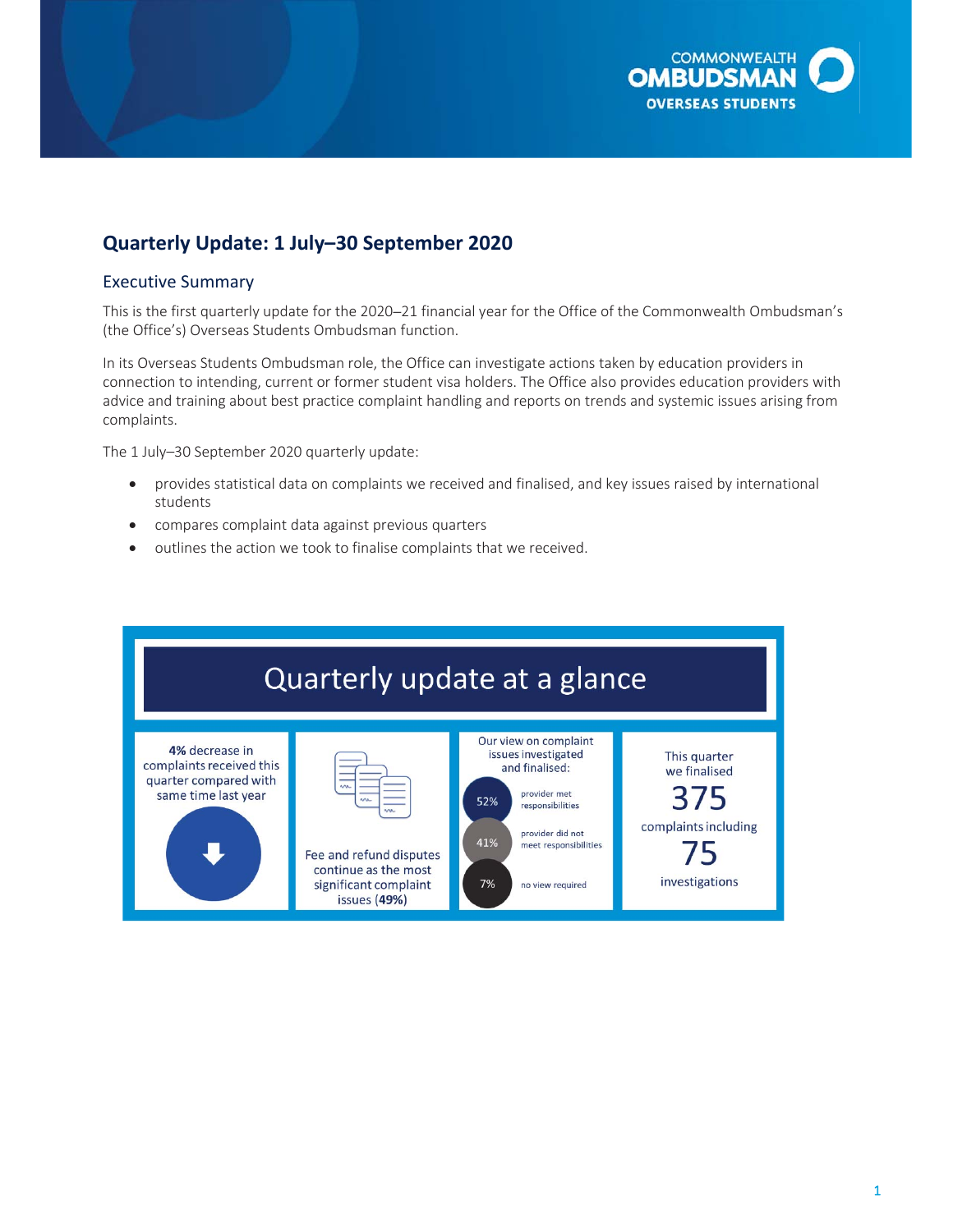# Complaints arising from COVID-19 pandemic

 response to the COVID-19 pandemic. During the 1 July–30 September 2020 quarter, we received 99 complaints from The Office continues to receive complaints from international students about actions or decisions of their providers in students impacted by mode of study changes, financial hardship, or border closures as a result of the pandemic.

The outcomes sought by students complaining about pandemic-related issues to the Office are represented in Figure 1:

Figure 1—Outcomes sought by complainants in complaints arising from COVID-19 pandemic, 1 July–30 September 2020



### Complaints and enquiries received

 During the 1 July–30 September 2020 quarter, we received 401 complaints and enquiries from international students enrolled with private registered education providers (see Figure 2). This represented a four per cent decrease when compared to the same period last year.



#### Figure 2—Complaints received 2018–19, 2019–20 and 2020–21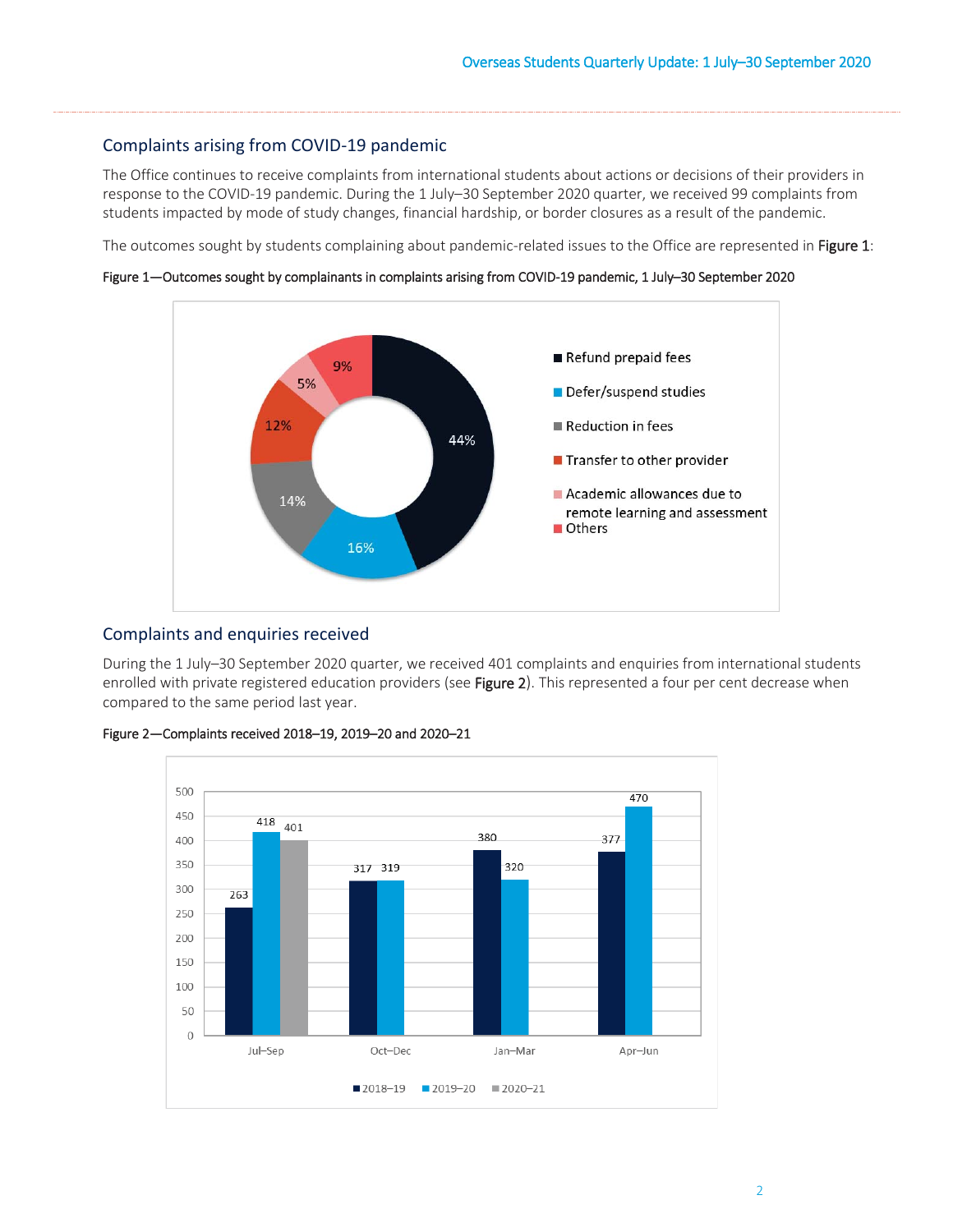### Action taken to finalise complaints

 During 1 July–30 September 2020 we finalised 375 complaints, which included 414 issues. Some complaints finalised during this period were received during previous quarters.

finalise complaints can be found in an earlier quarterly update here. Figure 3 provides a summary of the actions we took to finalise complaints in the quarter. More information on how we

Figure 3—How we finalised complaints in the quarter



## Did providers meet their responsibilities?

During 1 July–30 September 2020, we finalised 75 complaint investigations which included 81 issues. Table 1 details our views as to whether providers met their responsibilities for investigations finalised during the period.

Table 1—Views on finalised investigations: 1 July–30 September 2020

| <b>View</b>                                          | <b>Total issues</b> |  |
|------------------------------------------------------|---------------------|--|
| Provider substantially met responsibilities          |                     |  |
| Provider did not substantially meet responsibilities |                     |  |
| No view (see below)                                  |                     |  |

 We do not always form a view about whether the provider substantially met their responsibilities. This is usually because the issue was resolved between the student and provider during the course of the investigation, or the investigation was otherwise discontinued. For example, because the provider ceased operating, the student withdrew their complaint, or we decided that further investigation of that issue was unlikely to lead to a different outcome for the student.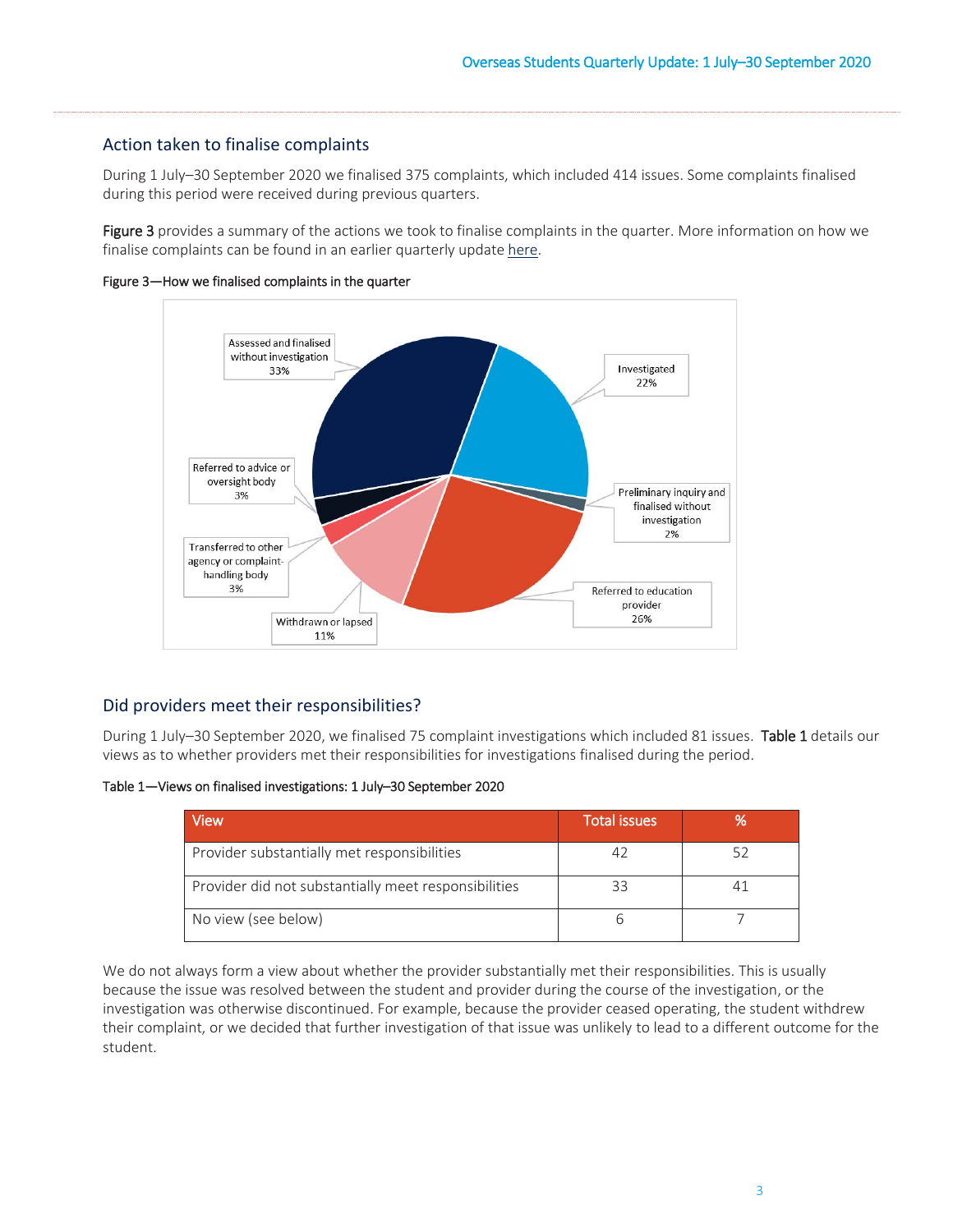### Comments and suggestions

At the conclusion of a complaint investigation, we can make comments and suggestions to providers in relation to the specific remedies or improvements that could be made to the provider's policies or processes.

During 1 July–30 September 2020, we made 12 suggestions to providers, covering issues such as accessibility of complaints and appeals processes, improved wording of clauses in written agreements, and improvements to policies and procedures to ensure compliance with relevant legislation.

## Complaint issues

 Written agreements (fees and refunds) continue to be the most common complaint issue (49 per cent). They are generally due to students seeking a refund of pre-paid tuition fees when they ceased their study before finishing their course. The student's ability to seek a refund should be stated in their written agreement with their provider $^1$ .

 Transfers between providers (15 per cent) and progress, attendance and course duration (eight per cent) were the next most common issues raised in complaints to our Office.

Figure 4 below shows common complaint issues raised in complaints during the quarter. Detailed data about complaint issues finalised during 1 July–30 September 2020, including comparisons with the previous quarter, can be found in Table 3 on page eight.

#### Figure 4—Common complaint issues: 1 July–30 September 2020



 $\overline{a}$ <sup>1</sup> *National Code of Practice for Providers of Education and Training to Overseas Students 2018* Standard 3.4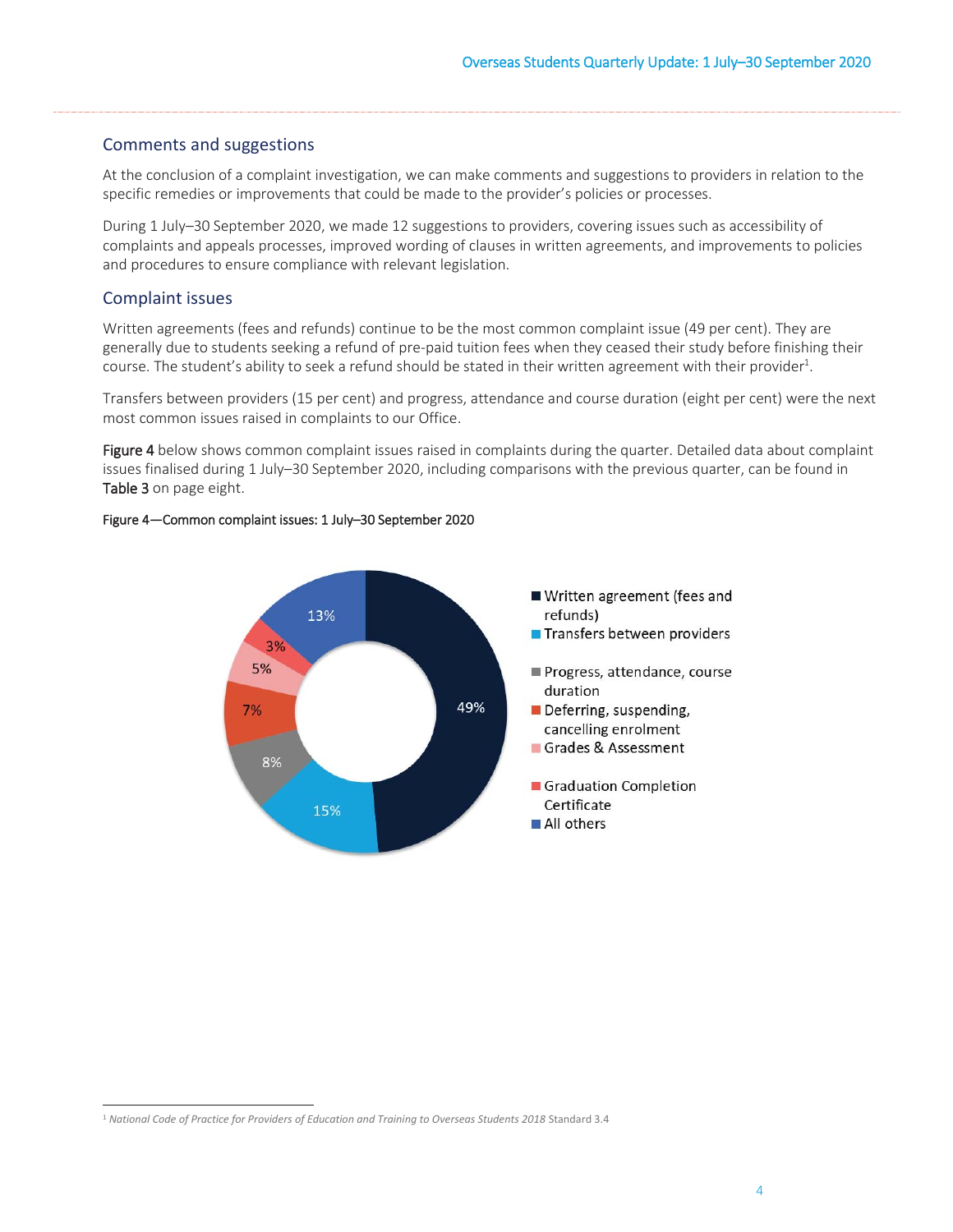# Complaints investigated by education sector

 investigated complaints from students studying VET courses. However, the VET sector also has the highest proportion of international students in the Office's jurisdiction (71 per cent), followed by the Higher Education sector (20.4 per cent) (see Table 4 on page nine). The Vocational Education and Training (VET) sector continues to be the sector we investigate most, with 52 per cent of





## Complaints by registered state or territory

Providers registered in New South Wales, Victoria and Queensland made up the three largest groups of complaints received by our Office.

studying in these states (see Table 6 on page 10). This is consistent with the higher number of students



 $2$  English Language Intensive Courses for Overseas Students (ELICOS).

 $\overline{a}$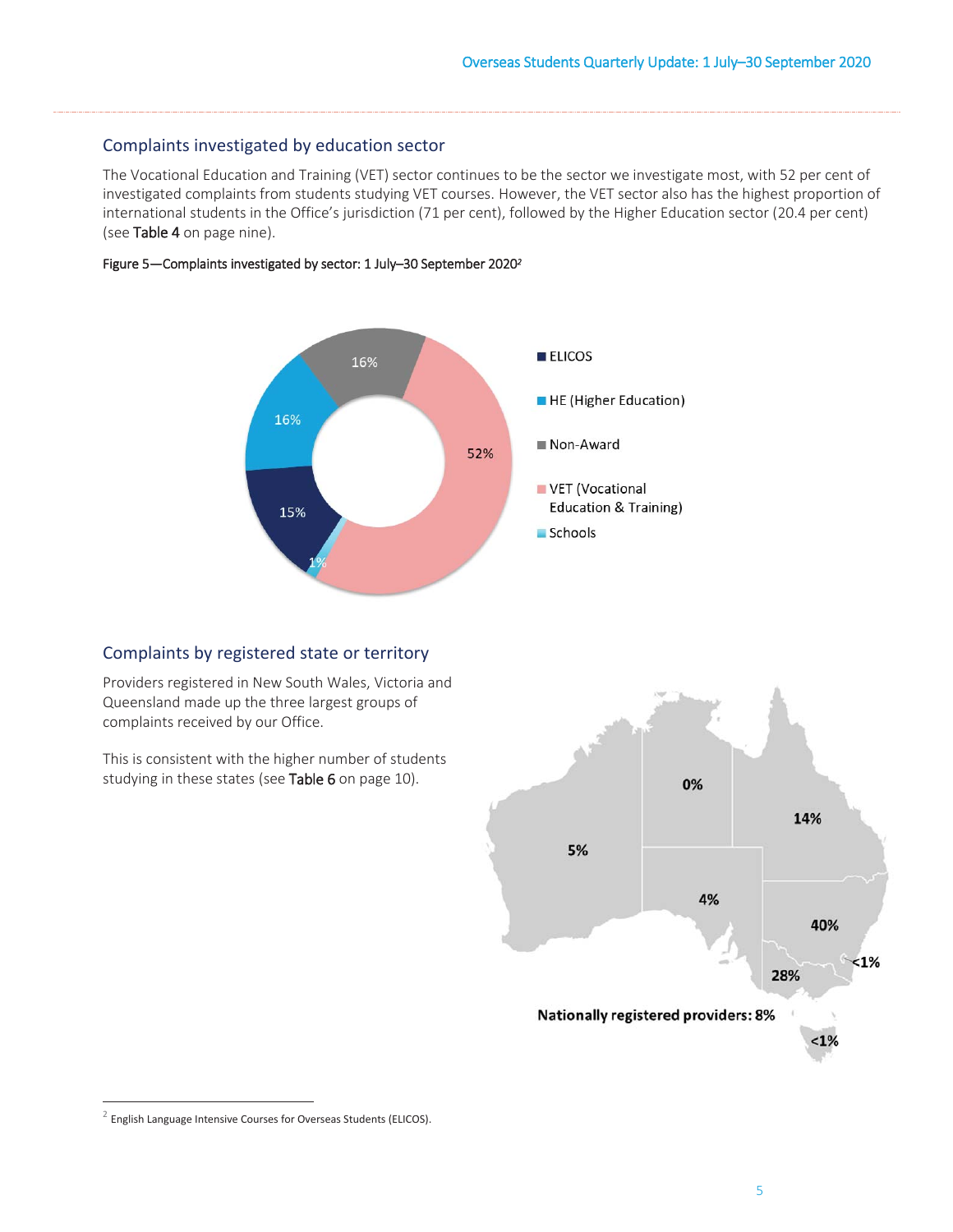# Complaints investigated by complainant's home location

 We investigated and finalised complaints from students originating from 51 different countries and administrative regions during the quarter. The largest groups of complainants were from Brazil, India and Colombia.

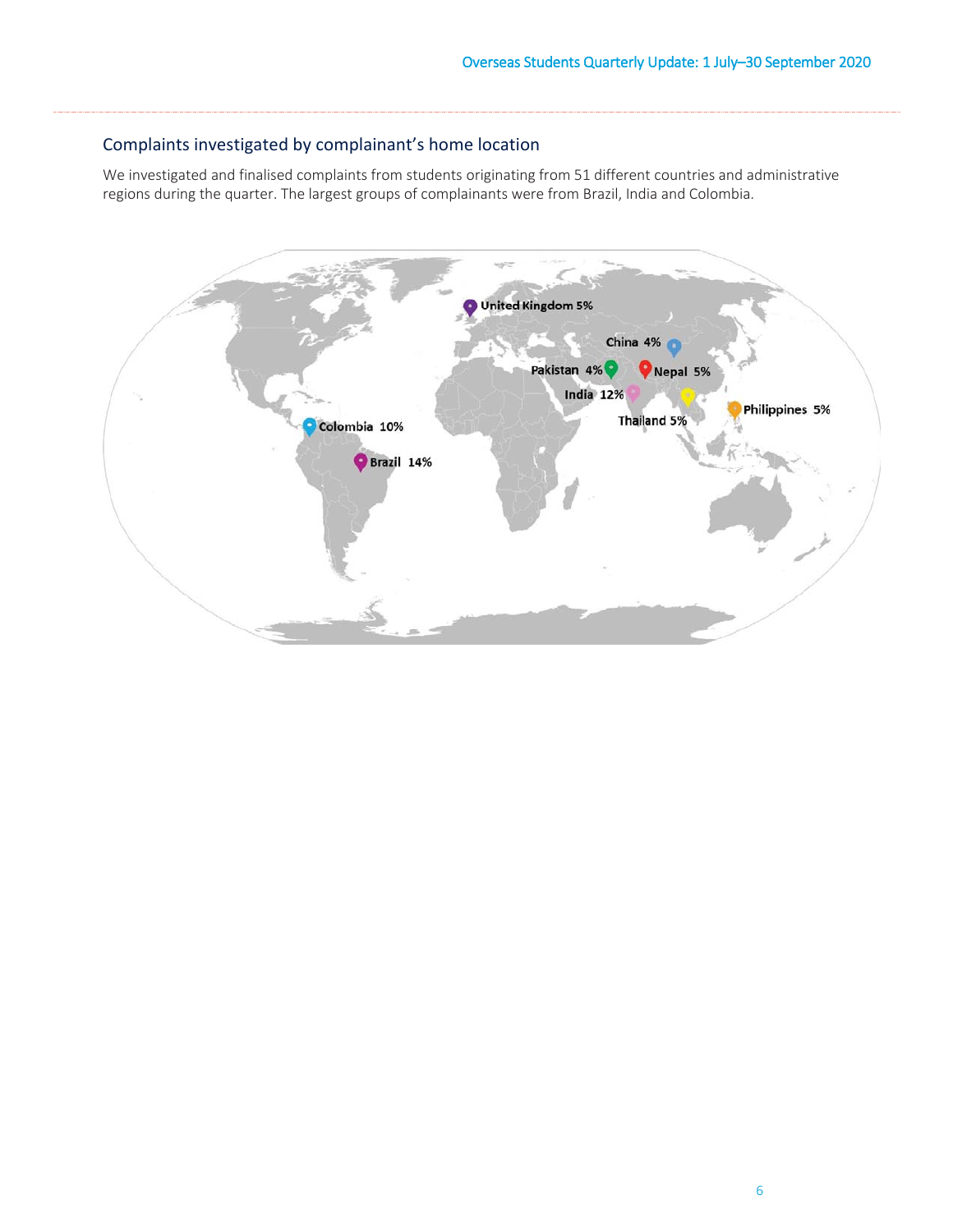## Case study

We received a complaint from a student who could not commence their English language course in Australia due to travel restrictions. The student's education provider had agreed to refund their pre-paid tuition fees, but insisted on sending the refund to the student's education agent.

 student's placement with the provider and was entitled to discount their fees from the refund. The student's relationship with the education agent had broken down and the student wanted to be refunded directly. The education provider argued that the education agent had done a significant amount of work on the

 paid. Under the *National Code of Practice for Providers of Education and Training to Overseas Students 2018*, student (standard 3.4.3). As part of our investigation into the dispute, we examined the student's written agreement with the education provider. The written agreement did not specify the education agent as a person to whom a refund could be providers must specify in written agreements if a refund is to be paid to a person other than the overseas

 On that basis, we formed the view that the provider should refund the relevant fees directly to the international student, as requested. The education provider accepted this view and paid the refund to the student.

#### **Commentary**

In many cases, the amount of refund to be paid to an international student is clearly outlined in the *Education Services for Overseas Students Act 2000* (the ESOS Act), for example if a student's visa is refused, or in the written agreement between the student and the education provider.

 Where the amount has been worked out in accordance with ESOS Act requirements, no deduction for education out in accordance with the written agreement for the student, any deductions for education agent fees need to agent fees can be made—the entire amount must be refunded to the student. If the amount has been worked be clearly specified in that agreement.

 agents of the education provider and appropriate remuneration should be agreed as part of the written education agent should be agreed between the education agent and the student and declared to the education Recognising that education agents often do a significant amount of work for international students, they remain agreement between the provider and the education agent. Any fees that students may be asked to pay to the provider as a potential conflict of interest.

### Timeframes to finalise complaints

 finalise complaints, while maintaining best practice complaint handling processes. During 1 July–30 September 2020, we exceeded our complaint handling service standards in this regard, as displayed in Table 2. Some investigations take longer than others. This can be due to the complexity of the issues involved, or the response time of the complainant or provider to our requests for information. We continue to look for ways to more quickly

#### Table 2—Complaint handling service standards: 1 July–30 September 2020

| <b>Complaints finalised</b> | <b>Timeframe</b> | Service standard |
|-----------------------------|------------------|------------------|
| 82%                         | Within 30 days   | 75%              |
| 90%                         | Within 60 days   | 85%              |
| 94%                         | Within 90 days   | 90%              |
| 100%                        | Within 12 months | 99%              |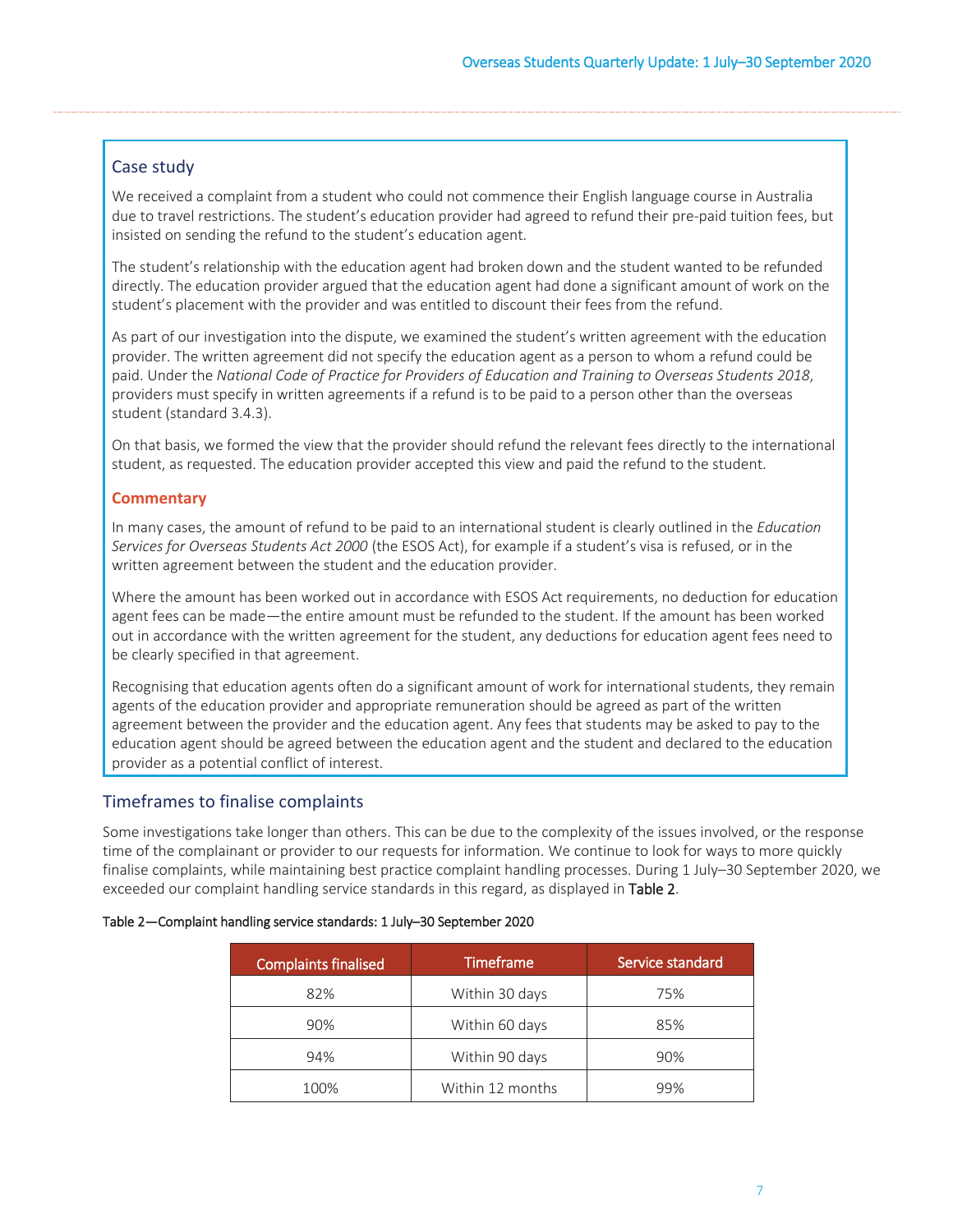# Detailed data regarding finalised complaints

Table 3**—C**omplaint issues for complaints finalised 1 April–30 June 2020 and 1 July–30 September 2020

| <b>Issue</b>                                   | <b>Complaints finalised in</b><br>which issue was raised<br>April June 2020 | Complaints finalised in which<br>issue was raised<br>July September 2020 |
|------------------------------------------------|-----------------------------------------------------------------------------|--------------------------------------------------------------------------|
| Formalisation of enrolment (written agreement) | 280                                                                         | 201                                                                      |
| Transfers between registered providers         | 45                                                                          | 61                                                                       |
| Progress, attendance and course duration       | 65                                                                          | 32                                                                       |
| Deferring, suspending or cancelling enrolment  | 32                                                                          | 31                                                                       |
| Grades/assessment                              | 14                                                                          | 20                                                                       |
| <b>Graduation Completion Certificate</b>       | $\overline{7}$                                                              | 13                                                                       |
| Complaints and appeals                         | 9                                                                           | 11                                                                       |
| Provider default                               | 14                                                                          | 10                                                                       |
| Academic Transcript                            | 6                                                                           | 8                                                                        |
| <b>Education agents</b>                        | 3                                                                           | 5                                                                        |
| Recruitment of overseas student                | $\Omega$                                                                    | 4                                                                        |
| Records management                             | $\overline{2}$                                                              | $\overline{2}$                                                           |
| Overseas Student Health Cover                  | $\mathbf 0$                                                                 | $\overline{2}$                                                           |
| Marketing information and practices            | 3                                                                           | $\mathbf{1}$                                                             |
| Bullying or harassment                         | $\mathbf{1}$                                                                | $\mathbf{1}$                                                             |
| Additional provider registration requirements  | $\mathbf 0$                                                                 | $\mathbf 1$                                                              |
| Student support services                       | $\overline{2}$                                                              | $\overline{0}$                                                           |
| Discipline                                     | 1                                                                           | $\Omega$                                                                 |
| Younger students                               | $\Omega$                                                                    | $\Omega$                                                                 |
| Out of jurisdiction to investigate (OOJ)       | 22                                                                          | 11                                                                       |
| <b>TOTAL</b>                                   | 506                                                                         | 414                                                                      |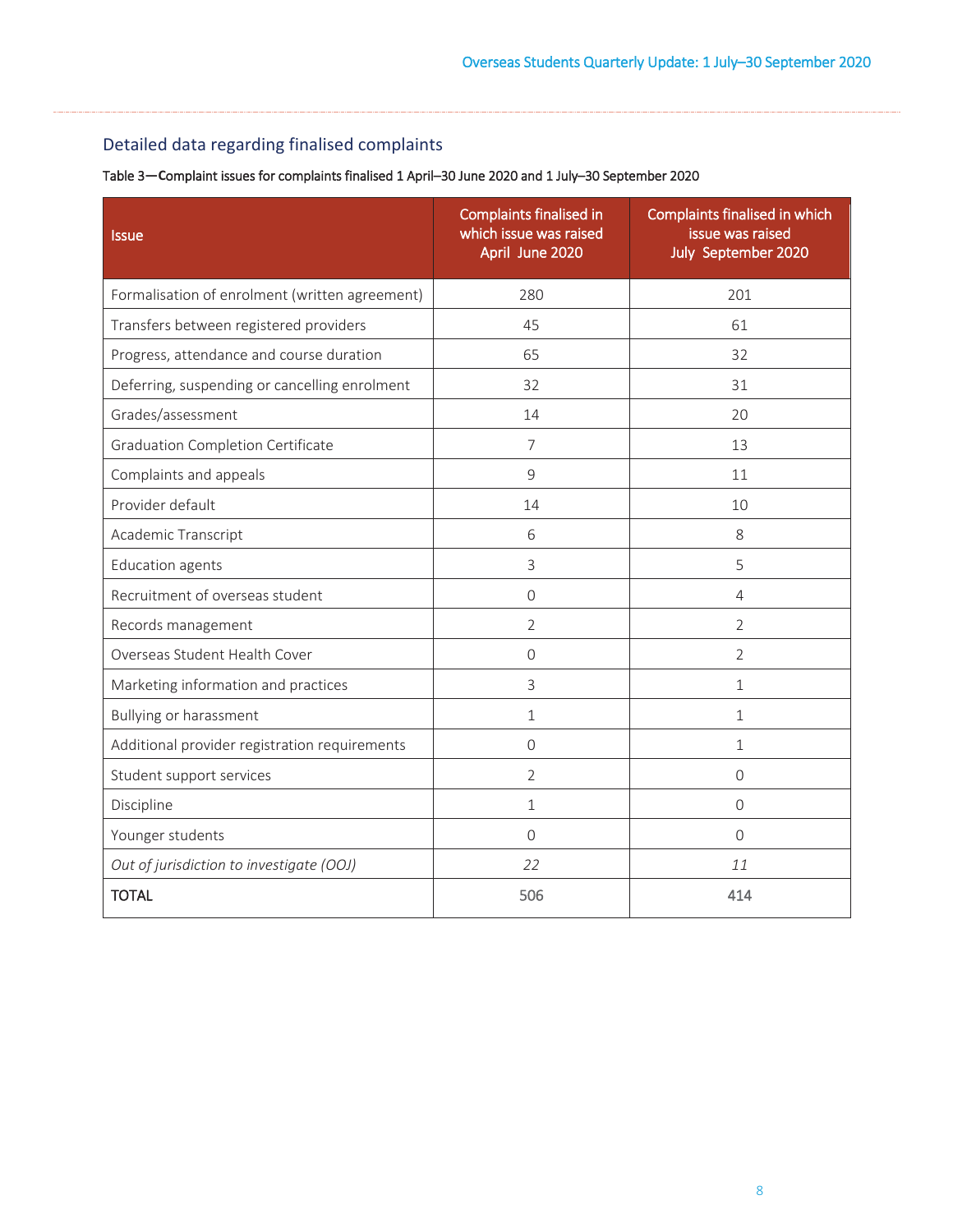| Sector                  | No. of<br>students <sup>3</sup> | % of total<br>number of<br>students | <b>Complaints</b><br>investigated<br>and finalised<br>April June<br>2020 | % of<br>complaints<br>investigated<br>and finalised | <b>Complaints</b><br>investigated<br>and finalised<br>July<br>September<br>2020 | % of<br>complaints<br>investigated<br>and finalised |
|-------------------------|---------------------------------|-------------------------------------|--------------------------------------------------------------------------|-----------------------------------------------------|---------------------------------------------------------------------------------|-----------------------------------------------------|
| <b>VET</b>              | 161,825                         | 71%                                 | 42                                                                       | 52%                                                 | 39                                                                              | 52%                                                 |
| Schools                 | 7,050                           | 3.1%                                | $\Omega$                                                                 | 0%                                                  | $\mathbf 1$                                                                     | 1%                                                  |
| <b>ELICOS</b>           | 11,598                          | 5.1%                                | 6                                                                        | 7%                                                  | 11                                                                              | 15%                                                 |
| <b>Higher Education</b> | 46,440                          | 20.4%                               | 26                                                                       | 32%                                                 | 12                                                                              | 16%                                                 |
| Non-Award               | 1087                            | 0.5%                                | 7                                                                        | 9%                                                  | 12                                                                              | 16%                                                 |
| <b>TOTAL</b>            | 228,000                         | 100%                                | 81                                                                       | 100%                                                | 75                                                                              | 100%                                                |

Table 4**—**Complaints investigated and finalised: 1 April–30 June 2020 and 1 July–30 September 2020 by education sector

#### Table 5**—**Most common issues for complaint investigations finalised: 1 July–30 September 2020 by education sector

| Sector              | <b>Issue 1</b>                       | Issue 2                              | <b>Issue 3</b>                       |
|---------------------|--------------------------------------|--------------------------------------|--------------------------------------|
| <b>VET</b>          | Written agreements                   | Transfers                            | Progress, attendance and<br>duration |
| Schools             | Progress, attendance and<br>duration |                                      |                                      |
| <b>ELICOS</b>       | Written agreements                   | Progress, attendance and<br>duration | Transfers                            |
| Higher<br>Education | Written agreements                   | Transfers                            | Progress, attendance and<br>duration |
| Non-award           | Written agreements                   | Progress, attendance and<br>duration |                                      |

 3 Number of 'Studying Confirmations of Enrolment' (CoEs) in Overseas Students Ombudsman jurisdiction by 'main course sector'. Provider Registration and International Student Management System (PRISMS) report as at 10 October 2020.